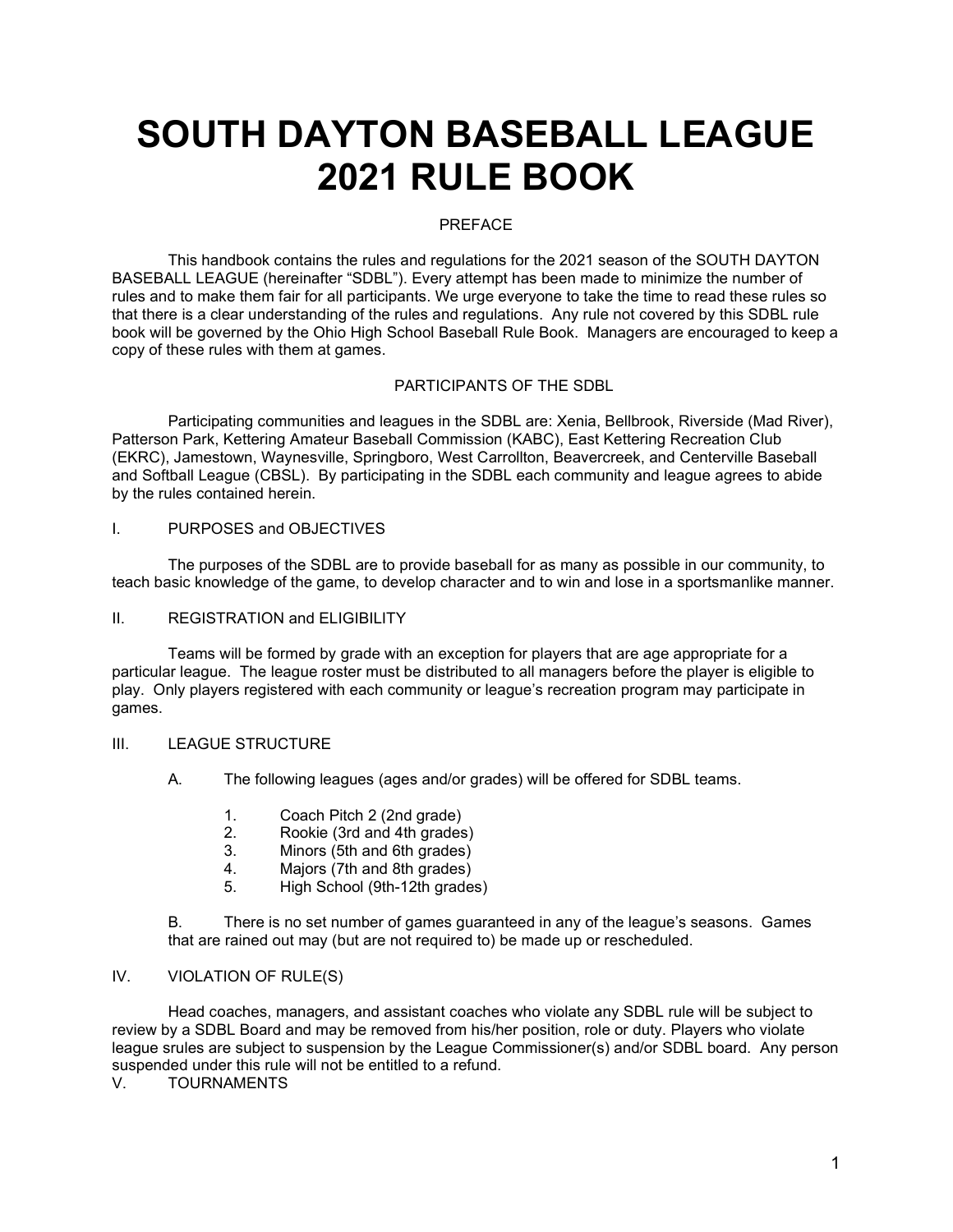The SDBL may set up tournaments, determine seedings, bracket style, etc. For tournaments, all rules herein for each respective league are in effect including but not limited to: run rule, sub rule, forfeit rule, etc.. However, the lone rule exception is that all tournament games have no time limit.

#### VI. RESPONSIBILITIES OF MANAGERS

Every effort has been made by the directors of each program to select managers with the ability to teach the children good sportsmanship, develop character and develop basic knowledge of the game. Managers and their coaches shall do everything possible to encourage the participation and enjoyment of each registered player; teach and develop baseball or softball skills; be in complete charge of his/her coaches and players at all times; be responsible for the instruction and enforcement of all SDBL rules and protection of equipment; protect the players from permanent injury frequently caused by improper playing and throwing techniques (e.g., curve balls, knuckleballs, etc); and be aware and abide by concussion protocol procedures.

### VII. CONDUCT and TREATMENT OF UMPIRES

A. A player may be disciplined by being benched for any scheduled game. The opposing manager must be notified before the game begins or the player must play in the game.

 B. Managers, coaches, players, parents, and spectators must not argue with, or be abusive toward, umpires before, during or after games. They may question the interpretation of a rule but not a judgment call. The manager must also ensure that abusive language and unsportsmanlike conduct directed at umpires and other teams is completely eliminated on the part of his or her players, coaches, and parents/spectators. An umpire may remove from the game and park any manager, player, coach, parent or spectator for use of abusive language or unsportsmanship conduct. Any coach or player ejected from a game for his or her own behavior shall also be suspended for one (1) additional game. Any coach ejected from a game will not be allowed to coach the remainder of the season and the following season subject to determination by the his/her league's commissioner(s) and/or SDBL board.

C. Profanity will not be tolerated and will be cause for immediate ejection from the game. Any parent or spectator who is abusive toward umpires can cause their team to forfeit the game if not controlled by the manager after the first warning from the umpire.

#### VIII. PLAYER PARTICIPATION, ROSTER BATTING and IN GAME SUBSTITUTIONS

A. Every child who shows must participate in each game unless injured, sick or ejected by the umpire.

B. All teams must "roster bat" meaning each team is required to bat each and every player who is at the game.

C. Equal playing time for all players is required. No player will sit the bench for two (2) consecutive innings. No player will sit twice before all players have sat one (1) inning. In addition, each player must play two (2) innings in the infield within the first five (5) innings during each game. Only one (1) inning in the infield in the first five is acceptable if (a) a game is shortened to four innings or (b) a large roster size (13+) is present for a particular game prevents adherence to the rule. If a player expresses exception to playing in the infield, or if safety of the player is a concern, the manager shall get written consent from a parent or guardian and tell the opposing coach before the game begins and email the consent to the SDBL within 24 hours after the game is completed.

D. A violation of this rule during the regular season will not be subject to a protest. However, a warning shall be given to the manager for the first rule violation. A second violation may result in the removal of the manager for the rest of the year. A violation in tournament play is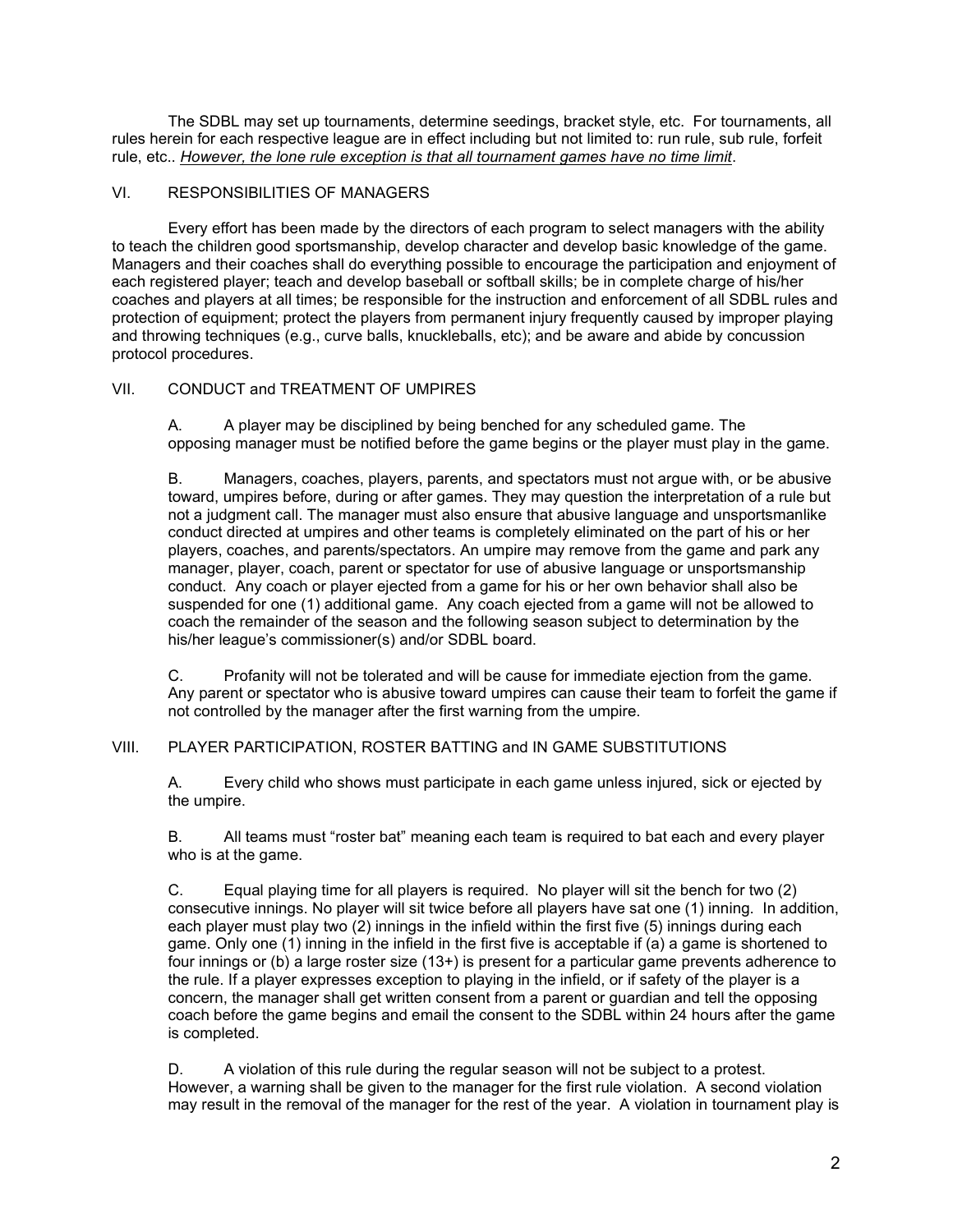subject to protest to the rules committee who has the authority to remove the team from the tournament, if so warranted. The protest must be reported to the umpire and then shall be reported in writing to the league commissioner.

E. Substitutions must be made prior to the start of new innings on defense. However, pitchers may be substituted from the bench or the field at any time. Once a player is removed from the pitching position, the player may not return to the pitching position in the game. The penalty for reinserting a pitcher after he has been removed shall result in a forfeit.

#### IX. SUBS FROM OTHER TEAMS RULE and FORFEITS

A. "Subs" from other teams may be used only when there are less than 10 roster players available. Subs may only come from teams in the same community (or league) or from a team in the next lower league as needed. [Example: if a Centerville team has less than 10 roster players available any sub must come from another CBSL recreational team.] No subs from outside the SDBL will be allowed. A sub must be registered with the respective league or community's recreational league program. A maximum of three subs may be used. A player can sub for a team only if (a) he is not solely rostered on a select, travel or tournament only team, (b) he has his own team uniform (not one borrowed from another player), and (c) he is registered with the community's recreation league. Any subs must be used in the outfield and bat in the last spot in the lineup. Any sub cannot pitch under any circumstances.

B. All teams must have 7 team roster members present to start a game. If a team does not have 7 team members and 8 total players that team forfeits and the opposing team shall record a win of 1-0. In the event of a forfeit the game shall be played and teams should borrow players from the opposing team to play. Pitch counts will still be reported so use this opportunity to use players at pitcher who need work or who have had limited pitching time in the season (remember a forfeited game is already "official" before it starts). The borrowed players for each inning will be the player who made the last out from the previous inning; then the player who made the second to last out from previous inning, etc. Players that are currently pitching or catching, or players scheduled to pitch or catch the next inning, can be exempted from playing in the outfield for this purpose, to allow for adequate bench rest.

#### X. PARK/FIELD MAINTENANCE and GAME BALLS

A. The use of tobacco, alcohol or controlled substances is prohibited by anyone on the playing area or in the dugouts.

B. The managers have the responsibility to see that the players clean up trash from the dugouts after the game. The hosting team manager is responsible for returning the bases to the field box and making sure the box is organized and locked after each game unless another team is waiting to play. Also, the hosting team manager is responsible to rake and tamp holes dug into pitchers mounds and batters boxes before the next game or if the last game of the day.

C. The home team shall provide at least one new game ball and one minimally worn baseball to the umpire before the start of the game. The visiting team shall also be willing to provide a game ball if necessary or a minimally worn baseball.

#### XI. EMERGENCY PROCEDURES

If a player is injured and requires professional assistance, immediately contact 911 and the child's parent(s) or guardian(s). If a player is injured and requires professional assistance the manager is responsible for notifying the SDBL in writing. All reports must be kept on file as a record of injuries by the SDBL.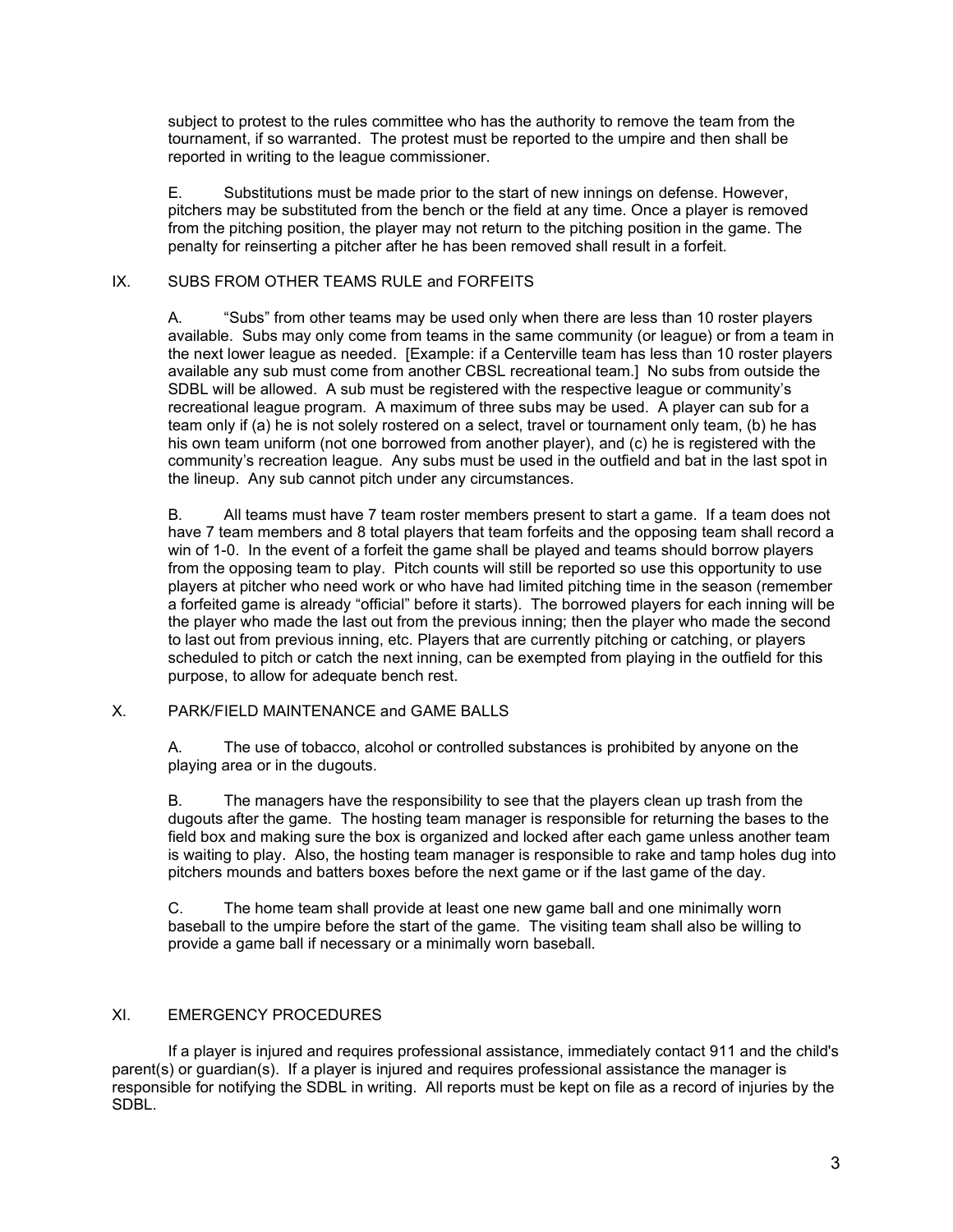#### XII. PROTESTS

 If a manager desires to protest a rule interpretation (and not a judgement call on the part of the umpire), the protest must be made known to the umpire prior to the next pitch. The protest shall also be filed in an email to the SDBL within twenty-four (24) hours of the completion of the game. A rules committee shall review the protest and strive to return a decision within one (1) week from the date of the protest. If the protest is upheld, the game will be restarted from the point of the protest. All decisions of the rules committee are final.

#### XII. EQUIPMENT, PROTECTION and SAFETY

A. Metal spikes are permitted in the Boy's Major and High School Leagues only. No metal spikes are allowed on artificial turf mounds. Sliding into another player with spikes up (high sliding) is not allowed and may subject a player to ejection. Rubber spikes are recommended for all either leagues. Tennis shoes are acceptable but only recommended for T-Ball.

B. It is required that all boys wear athletic supporters and cups for practices, scrimmages and games. It is required that all girls wear masks when playing the infield in softball. It is required that all catchers wear a catcher's helmet, mask with throat protector, chest protector, shin guards, athletic supporter and protective cup in all leagues. A player is required to wear a mask to warm up a pitcher in all leagues.

C. Batters are required to wear the full helmet as furnished by the league at all practices, scrimmages and games. Players may wear their own helmet, but only if it is "NOCSEA approved". This designation will be molded inside the helmet. The same helmet is to be worn on the bases.

D. Except for Boy's High School, there will be no limitation on bat size or weight of bats in the SDBL. High School teams are required to use wood or BBCOR approved bats. Non-BBCOR bats may only be used with permission of the SDBL. No hitting sticks of any size or type will be allowed to be used by any team at any SDBL game or practice or near any Centerville Washington Township Park District baseball or softball field. This rule was adopted as a safety rule to prevent injuries due to the use or misuse of hitting sticks.

E. When a defensive player has the ball and is waiting for the runner, and the runner remains on his feet and crashes into the defensive player, the runner will be declared out. If in the umpire's judgement, contact was made deliberately, the player shall be ejected from the game, Any player or coach ejected from a game shall be suspended for the next played game. The intention of this rule is to encourage the players to slide.

F. When a defensive player blocks the runner from the base without the ball and the runner slides, he will be awarded the base due to obstruction. If the ball and the runner arrive simultaneously, the call will be based on the umpire's judgement. If the runner fails to slide and contact is made, other than incidental, the runner will be called out. There is no violation of this rule when there is no slide and there is no contact. This rule does not apply at first base. There is no requirement to slide at first base. Malicious contact at first base will still be grounds to be called out, ejected, or both.

G. For any field using a safety base (two first bases), the batter/runner should use the base in foul territory when running through the base in an attempt to beat out a close play at first base. When running out an extra base hit, the batter/runner should use the base in fair territory. No runners should be called out for touching the wrong base. This safety base is added for safety purposes only.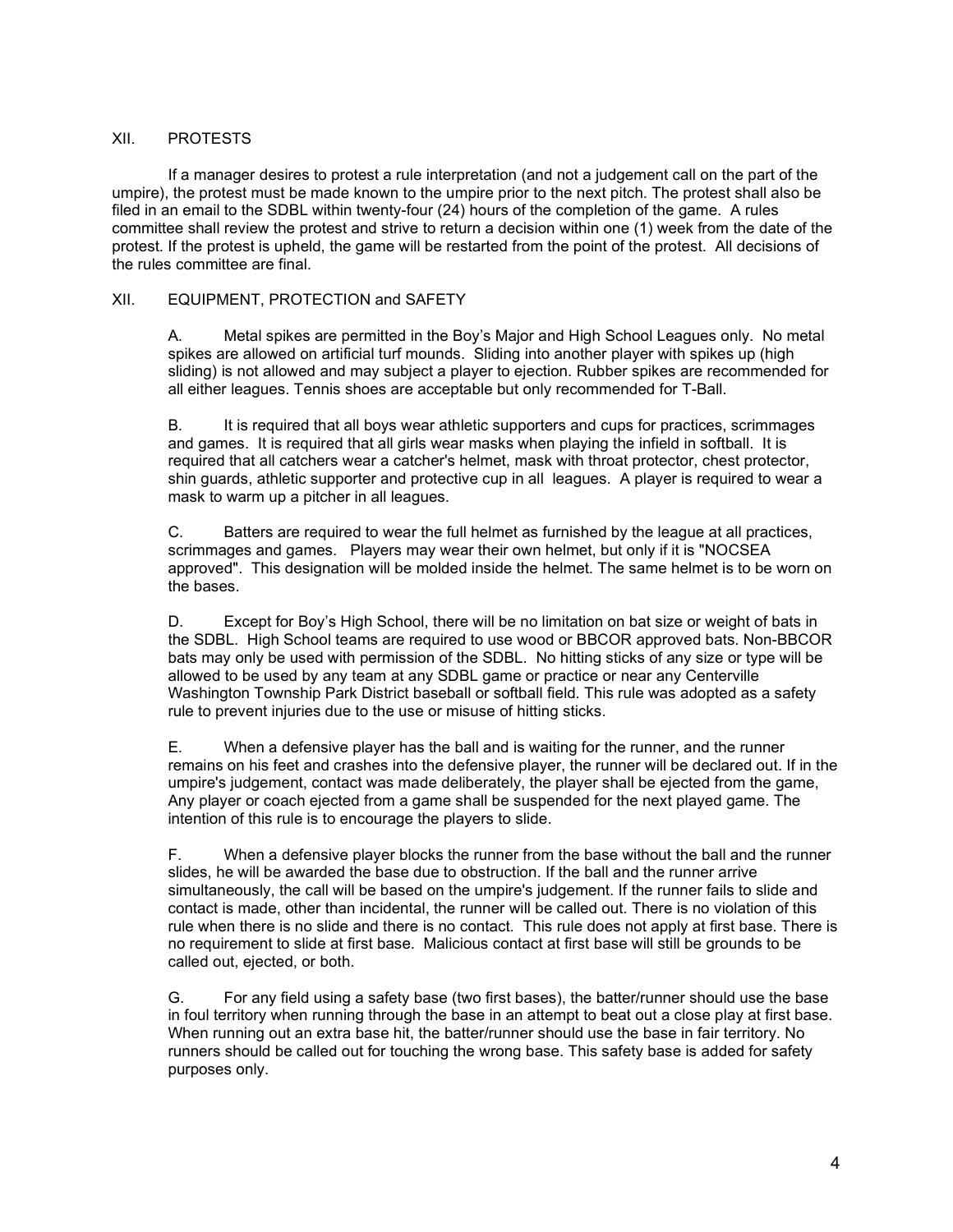H. In all leagues, when a player is injured or unable to continue playing and is removed from the game, another player can come in off the bench and take the injured player's place in the field. If a player is injured or unable to continue during his or her bat and removed from the game, the batter who made the last out comes to the plate and assumes the injured batter's count. The injured batter from that point on is skipped in the batting order unless he or she is later able to participate, when he or she shall assume his or her prior batting order position. A player unable to bat due will not be declared an out.

I. Players are not allowed to wear rings, earrings, or watches.

#### XIII. REPORTING GAME INFORMATION

The winning manager is responsible for reporting game scores, and pitch counts to cblstaff@woh.rr.com and their league commissioner. It is recommended that the winning manager also copy the opposing manager on this email for verification. An opposing manager should check and verify pitch counts after each inning and again after each pitcher is done. The losing team manager is responsible for verifying pitch count sheets and game score at the end of the game. Pitch count reporting shall include (a) date of the game, (b) the pitcher's league and team number, (c) the pitcher's uniform number, (d) the pitcher's first initial and full last name, and (e) the number pitches.. [For example: May 22. Minors. Team 4. #22 J. Smith. 64 pitches.]

#### XIV. PLAYING AREA, FIELD CONDITIONS

A. Playing Area. The official playing area shall be bounded by the backstop and imaginary lines extended from the ends of the backstop and running parallel to the foul lines. In fields without fences, the relation of the ball, not the fielder, to the imaginary line will determine it being judged in play.

B. On deck circle. In all leagues, the on deck circle shall be marked clearly and used by the on deck batter. Managers chalking the field shall create an on deck circle. If there is no on deck circle marked, the on deck batter shall stay a reasonable and safe distance from the batting area.

C. Field Status/Conditions. The following websites or phone numbers shall be used to determine field status decisions.

BELLBROOK: https://www.bellbrooksugarcreekparks.org/athletics (Coach Pitch, Rookie Minors). For Majors coaches "will have to be notified by the coaches of the affected teams."

CENTERVILLE: https://rainoutline.com/search/dnis/9372652001. If the Park District posts "game time decision", the decision will be made by the two mangers and the plate Umpire with each having one vote and majority of the three votes ruling to play.

KABC: https://www.playkettering.org/athletic-field-conditions/

MAD RIVER / RIVERSIDE: https://www.facebook.com/rabaOH/ or John Gray (937) 231-5239

PATTERSON PARK: Pete Kramer (937) 239-5707

WEST CARROLLTON: wcbaseballclub.org [Field Status"]

XENIA: yrcxenia.org (937) 736-0764

D. Hazardous Conditions. When hazardous weather conditions threaten the safety of the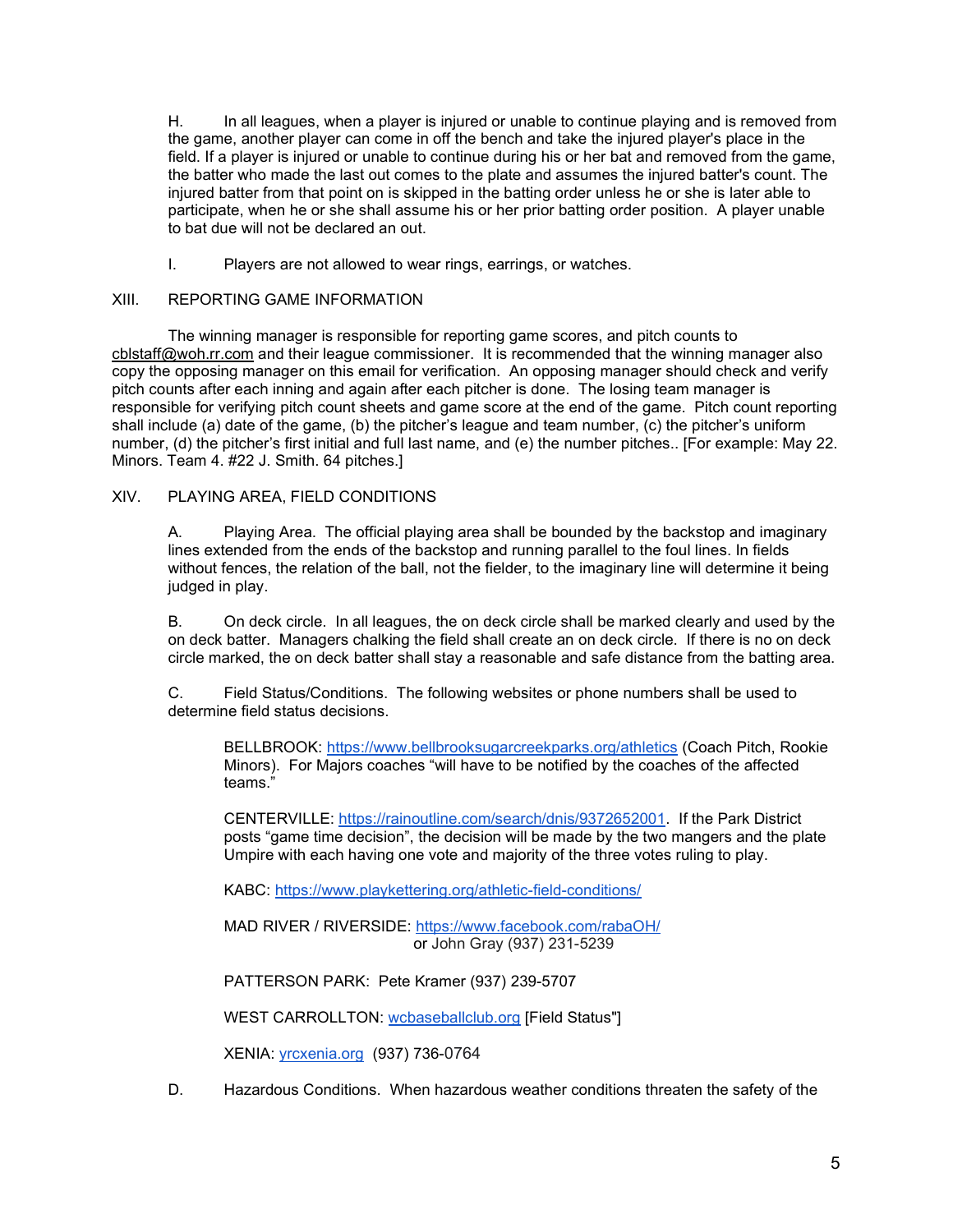participants or spectators, the game shall be suspended until the conditions have subsided. Any tournament or playoff game stopped by rain, darkness or any other reason will be considered postponed/suspended, and resumed at the point of delay.

1. "Thirty-minute rule": from the time thunder or a lightning flash is detected, play should be suspended for a minimum of thirty (30) minutes from the last sound of thunder or observed lightning flash. Any subsequent lightning or thunder shall reset the 30-minute clock.

2. Evacuation: while play is suspended under the Thirty-minute Rule, all participants and spectators shall evacuate to available safe structures or shelters. A list of the closest safe structures shall be announced and posted at all athletic venues.

3. When the safety of the players is involved, ground rules may be changed if agreed to by the umpires and managers prior to the start of the game.

#### XV. RUN RULE

A. The game will end if a team is winning by 15 or more runs after four complete innings (3  $\frac{1}{2}$  innings if the home team is winning) or 10 runs or more after five complete innings  $(4 \frac{1}{2})$  innings if the home team is winning).

B. There is no run rule for Coach Pitch 2.

C. If there are 30 or more minutes left in a game when a run rule is established, teams are encouraged (but are not required) to stop keeping score, consider the game official, but allow the game to continue until time has expired. In this scenario only, the time limit will be "drop dead" meaning the game will end at the expiration of the time limit. If a batter is mid count at the expiration of the time limit the at-bat will continue until the batter completes the at-bat.

#### **XVI GAME TIME LIMITS**

A. The following are game time limits for scrimmages and regular season games. There is no time limit for tournament games, but the run rule is still in effect. There is no limit or run rule for all star games.

| Coach Pitch 2 | 1 hour. 30 minutes                               |
|---------------|--------------------------------------------------|
| Rookie        | 2 hours                                          |
| Minors        | 2 hours (weeknights), 2 hours 15 mins (weekends) |
| Maiors        | 2 hours, 30 minutes                              |

 B. A new inning shall be started if there is any time remaining in the time limit. For purposes of determining the time limit, a new inning will be considered to have started upon the execution\ of the third out of the previous inning, or the sixth run crossing the plate in those leagues with a six run per inning rule. The umpire's watch will be the official time.

C. If weeknight doubleheaders are scheduled in both games no new inning shall start after two (2) hours. Under no circumstances shall any game continue after 10:30 p.m. In Boy's High School, when weekend doubleheaders are scheduled, in both games no new inning shall start after 2.5 hours.

#### XVII. COMPLETE GAME, TIES, and FIELD ACCESS

A. For Majors, a complete game is seven innings. For Minors and Rookie a complete game is six innings. In a game called for any reason other than time limit or run rule, four innings shall constitute a legal game and the losing team must have completed four times at bat. In case of a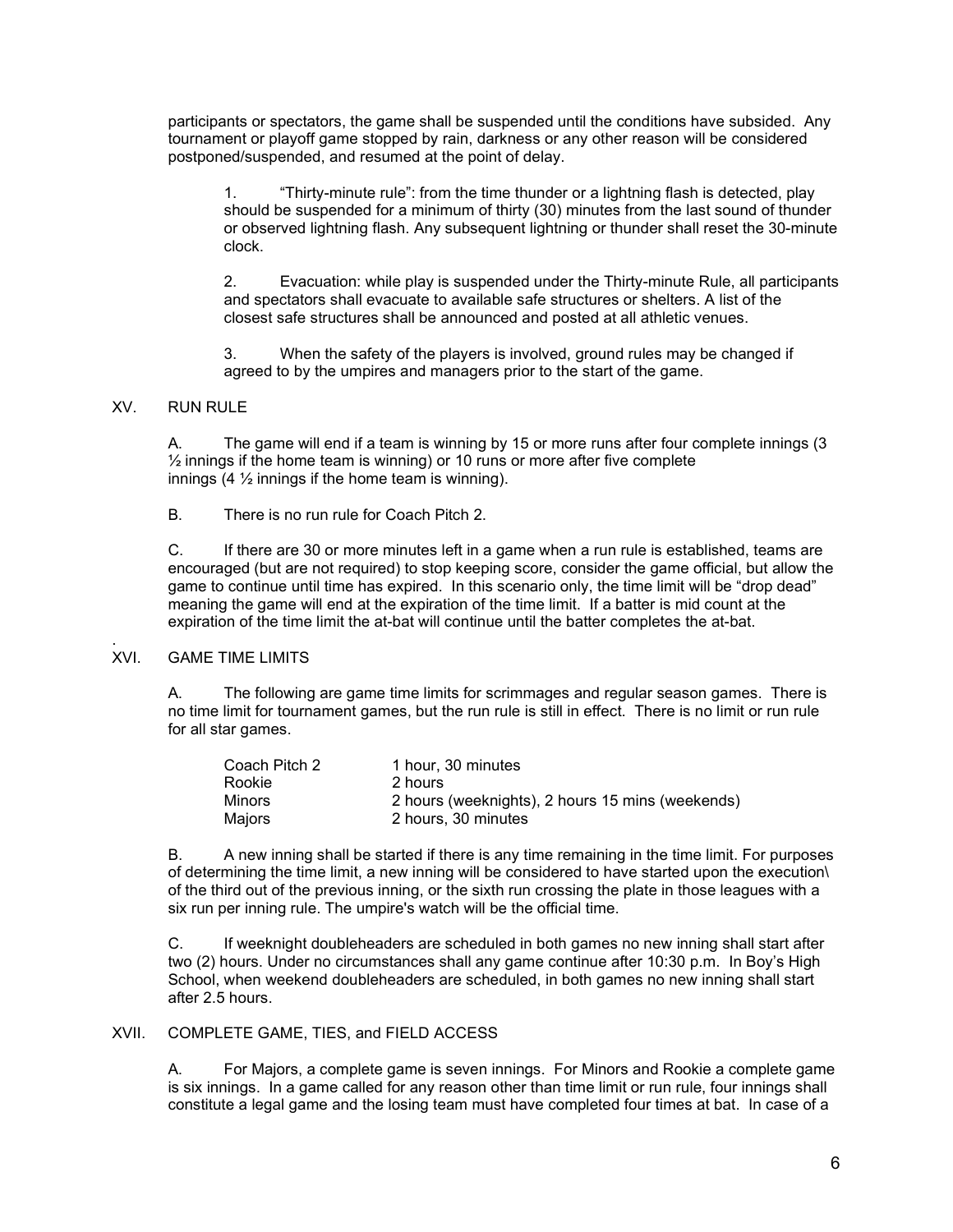time limit the game is completed after the losing team has had its turn at bat. A completed game that ends in a tie will only be continued at a later date if that game will break a tie in the final league standings and any such game will be continued from the point at which it was stopped.

B. If the scheduled umpire(s) fail to appear, the game will only be an official game if both managers agree prior to the start on how the game is to be umpired.

C. Scheduled teams shall have access to the playing field one (1) hour prior to the start of the first game unless the field is being prepared for the game by the field maintenance personnel. For safety reasons, no batting practice shall be held anywhere in the park twenty (20) minutes prior to game time. A manager shall have up to fifteen (15) minutes after the scheduled time of his game to field a team of eligible players or forfeit the game.

D. An incomplete game, which has been called because of weather or other reasons except time limit, and has not attained sufficient innings to be declared a legal game, will be considered a rain-out.

#### XVIII. COACH CONFERENCES

With the exception of the Boys Coach Pitch 2 and Boys Rookie required pitching changes will be based on "Defensive Charged Conferences." A Defensive Charged Conference will be defined as occurring when time is called for the purpose of a conference by a manager or coach with any defensive player. A second such charged conference in an inning with the same player on the mound will result in that player's removal from the pitching position. Time granted for an obviously incapacitated player shall not constitute a charged conference. There shall be no limit on the number of offensive charged conferences.

#### XIX. ADDITIONAL GAME RULES

A. Maximum runs per inning: The batting team may only score (and record) a maximum of six runs per inning with the exception of the last inning (see "last inning" below). Once six runs have been scored in one inning, all play is stopped and the fielding team becomes the batting team. In the last inning there is no limit on runs except for Coach Pitch 2 (which does not have a last inning exception). The "last inning" for Majors is the 7th inning and for Minors and Rookie it is the 6th inning. [For clarification: the "last inning" is never the 1st, 2nd, 3rd, 4th, 5th or 6th inning in Majors; the last inning is never the 1st, 2nd, 3rd, 4th or 5th inning in a Minors or Rookie game]

B. Dropped 3rd Strike: In Rookie and Minors a batter is not allowed to run on a dropped 3rd strike. In Majors the dropped 3rd strike is in effect.

[Definition of the rule: On an uncaught third strike with (1) no runner on first base, or (2) with a runner on first base and two outs, the batter immediately becomes a runner. The batter may then attempt to reach first base and must be tagged or forced out. With two outs and the bases loaded, the catcher who fails to catch the third strike may, upon picking up the ball, step on home plate for a force-out or make a throw to any other base in an effort to force out a runner. An "uncaught" strike includes not only pitches dropped by the catcher, but also pitches that hit the ground before the catcher attempts to catch it. Note: even if the runner on first base was attempting to steal (with less than two outs), first base is still considered occupied in this situation and the batter cannot attempt to advance to first on the dropped third strike.]

C. Pitch limits: Pitchers will be limited by the number of pitches he can throw, rather than the number of innings he can pitch. Please see the Pitch Limit Program and Pitch Limit Chart for a complete description of the program.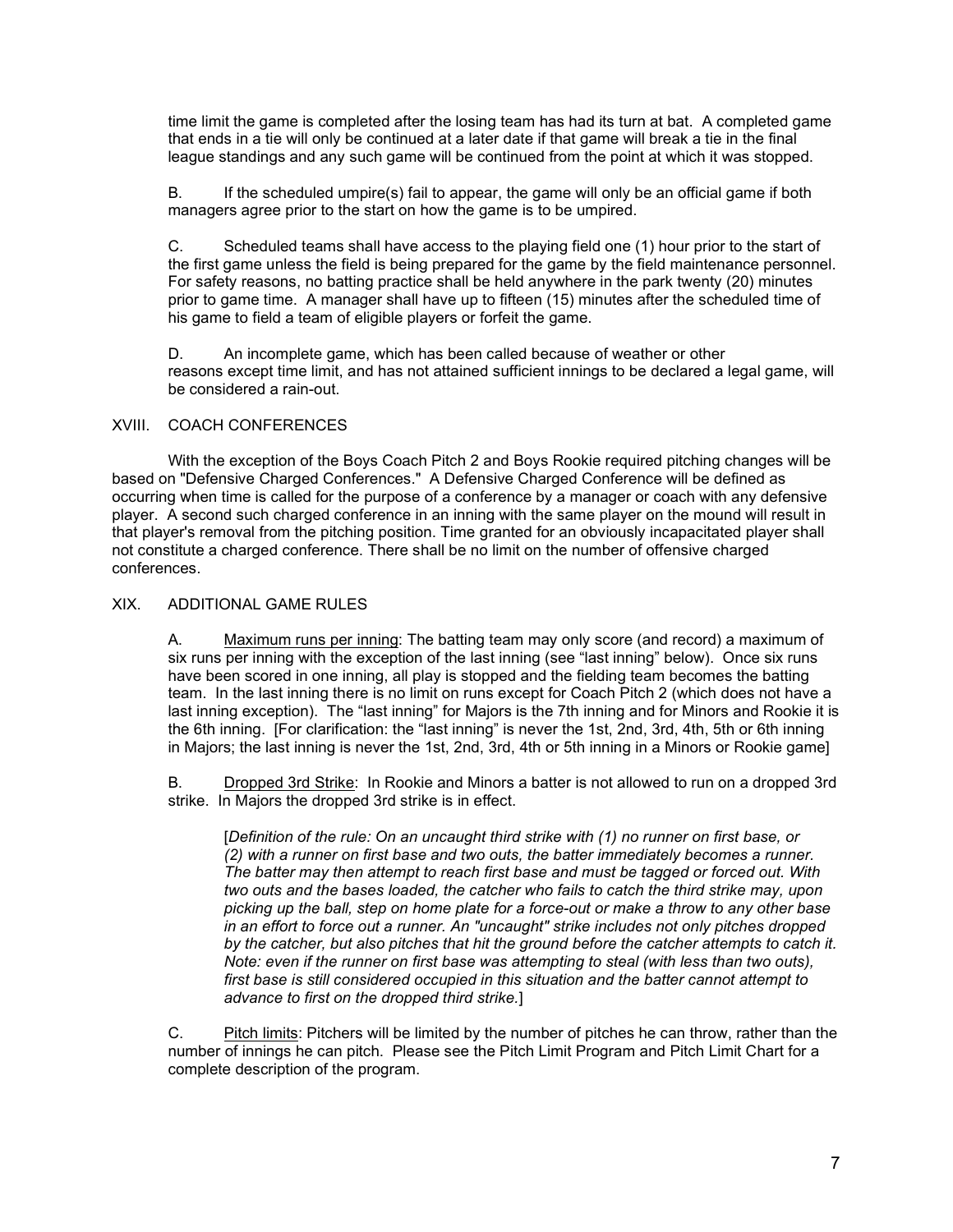D. Stealing (Rookie League only): Base runners are not permitted to lead off and cannot leave the base until the ball crosses the plate. The base runner shall be called out for violating this rule subject to the umpire's discretion. Any base runner on third base at the start of a pitch cannot steal home on wild pitches, passed balls, or throws back to the pitcher.

### E. Advancing on a batted ball

1. Rookie, Minors, Majors: On a batted ball, a base runner can continue to advance until the ball has been returned to an infielder who has possession and calls time out and time out is granted by the umpire. The game remains live until the umpire has called time or has declared the ball out of play.

2. Coach Pitch 2: On a batted ball a base runner can only continue to advance if the ball travels out of the infield and into the outfield area. A runner shall stop if he/she is not more than half way to the next base when the ball is in the glove of an infielder. All runners who are not half way will be returned to the prior base after the ball is dead.

F. Advancing on overthrows: In Coach Pitch 2 a runner cannot advance on an overthrow. A runner can only advance more than one base if a ball is batted to the outfield. There will be no advancement to the next base if a ball is thrown out of play (eg, ball overthrown to 1B travels into the spectator seating section, a thrown ball ends up rolling into a dugout, etc.).

G. Base on balls (walks): Walks are allowed in Rookie even when the bases are loaded. If a batter is hit by a pitched ball in Rookie, the batter shall be awarded first base. There are no walks in Coach Pitch 2. There are no intentional walks allowed in Rookie. In Minors, Majors and High School an intentional walk is allowed but a batter may only be intentionally walked once per game.

H. Bunting: Bunting is allowed in Rookie but not Coach Pitch 2.

I. Infield Fly Rule: The infield fly rule is in effect in Rookie, Minors and Majors, but not in Coach Pitch 2.

[Definition of the rule: The rule applies only when there are fewer than two outs, and there is a force play at third base (i.e., when there are runners at first and second base, or the bases are loaded). In these situations, if a fair fly ball is in play, and in the umpire's judgment is catchable by an infielder with ordinary effort, the umpire shall call "infield fly" (or more often, "infield fly, batter's out" or "infield fly if fair" when there is a chance of the ball drifting foul). When in effect, the batter will be out regardless of whether the ball is actually caught. If "infield fly" is called and the fly ball is caught, it is treated exactly as an ordinary caught fly ball; the batter is out, there is no force, and the runners must tag up. On the other hand, if "infield fly" is called and the ball lands fair without being caught, the batter is still out, there is still no force, but the runners are not required to tag up. In either case, the ball is live, and the runners may advance on the play, at their own peril.]

- J. Coach Pitch 2 miscellaneous rules
	- 1. No batting tee will used in Coach Pitch 2.

2. A maximum of seven pitches may be thrown to a batter (see strike exception below). There are no walks. If a batter fails to make contact on the seventh pitch the batter will be called out. An at-bat will continue beyond a seventh pitch if the following occurs on the seventh pitch: the batter fouls the ball, the coach pitcher hits the batter with the pitch or there is some form of interference by a defensive player on a batter (eg, the\ bat hits the catcher's mitt on a swing).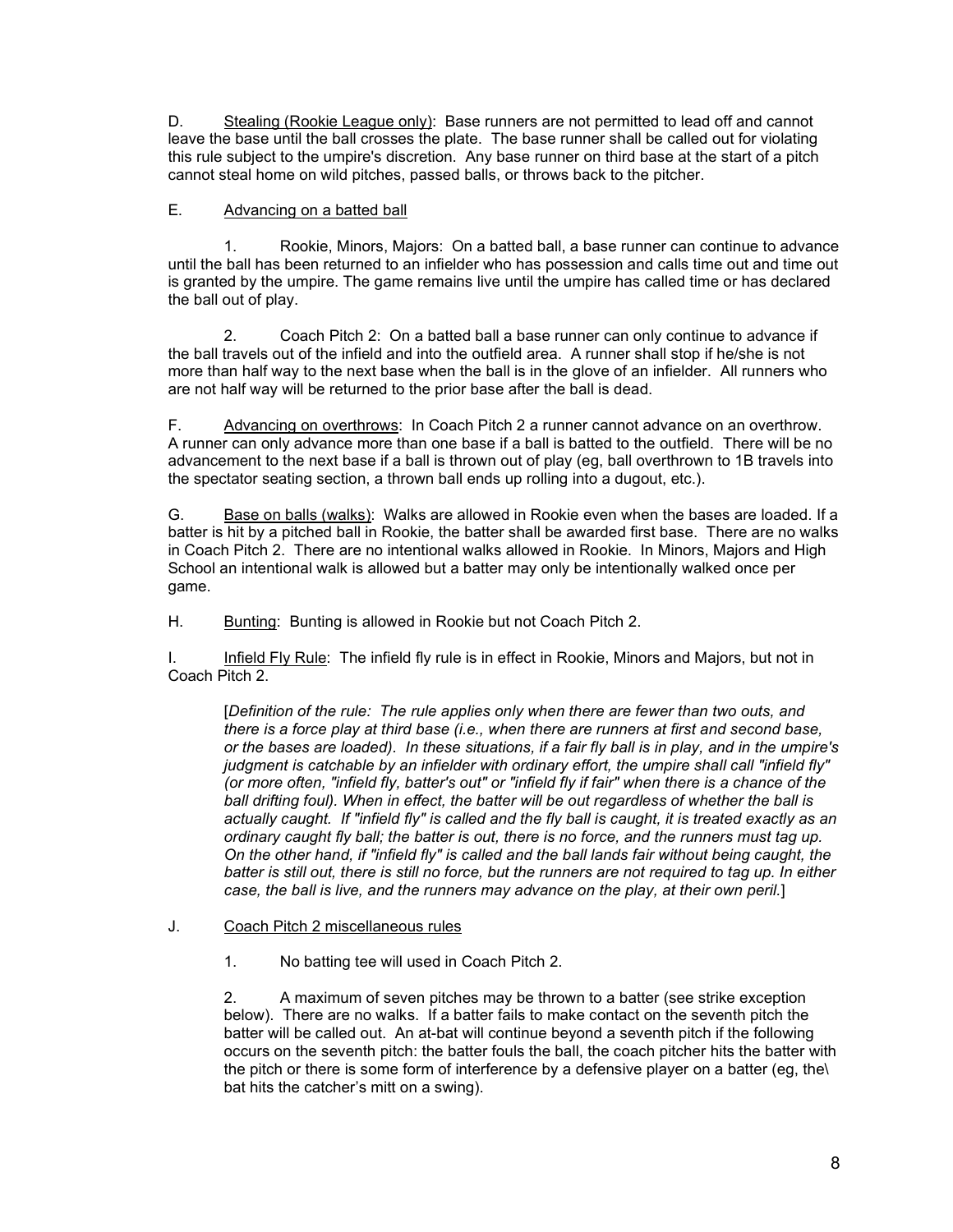3. No balls will be called. Strikes will not be called with the exception of swinging strikes and foul balls. A batter who swings and misses a third strike will be called out even if the batter has not been thrown seven pitches. [Examples for clarification: If a batter swings and misses three pitches before seven pitches are thrown the batter is out. If a batter foul tips two pitches and swings and misses a third pitch before seven pitches the batter is out.]

 4. The coach pitcher shall remain in the eight foot pitchers circle. He/she will make every attempt to avoid touching a ball or interfering with a player. If a batted ball hits the coach pitcher the ball is dead and the pitch is to be taken over and the pitch is not counted as one of the seven maximum pitches. If a coach pitcher interferes with a fielding play the ball is dead and the batter is out and the runners cannot advance.

5. Any ball batted to the outfield must be thrown to an infielder. Outfielders are not allowed to run and tag a base or runner for an out.

K. Number of outfielders: In Coach Pitch and Coach Pitch 2 teams may use 4 or more outfielders. In Rookie and Minors teams may use up to 4 outfielders. In Majors and High School teams may use up to 3 outfielders.

#### XXX. COVID-19

 All players, coaches, umpires and spectators shall follow the mandatory sector specific operating requirements as set forth by the Ohio Department of Health and Governor Mike Dewine found at: https://coronavirus.ohio.gov/static/responsible/Baseball-Softball.pdf.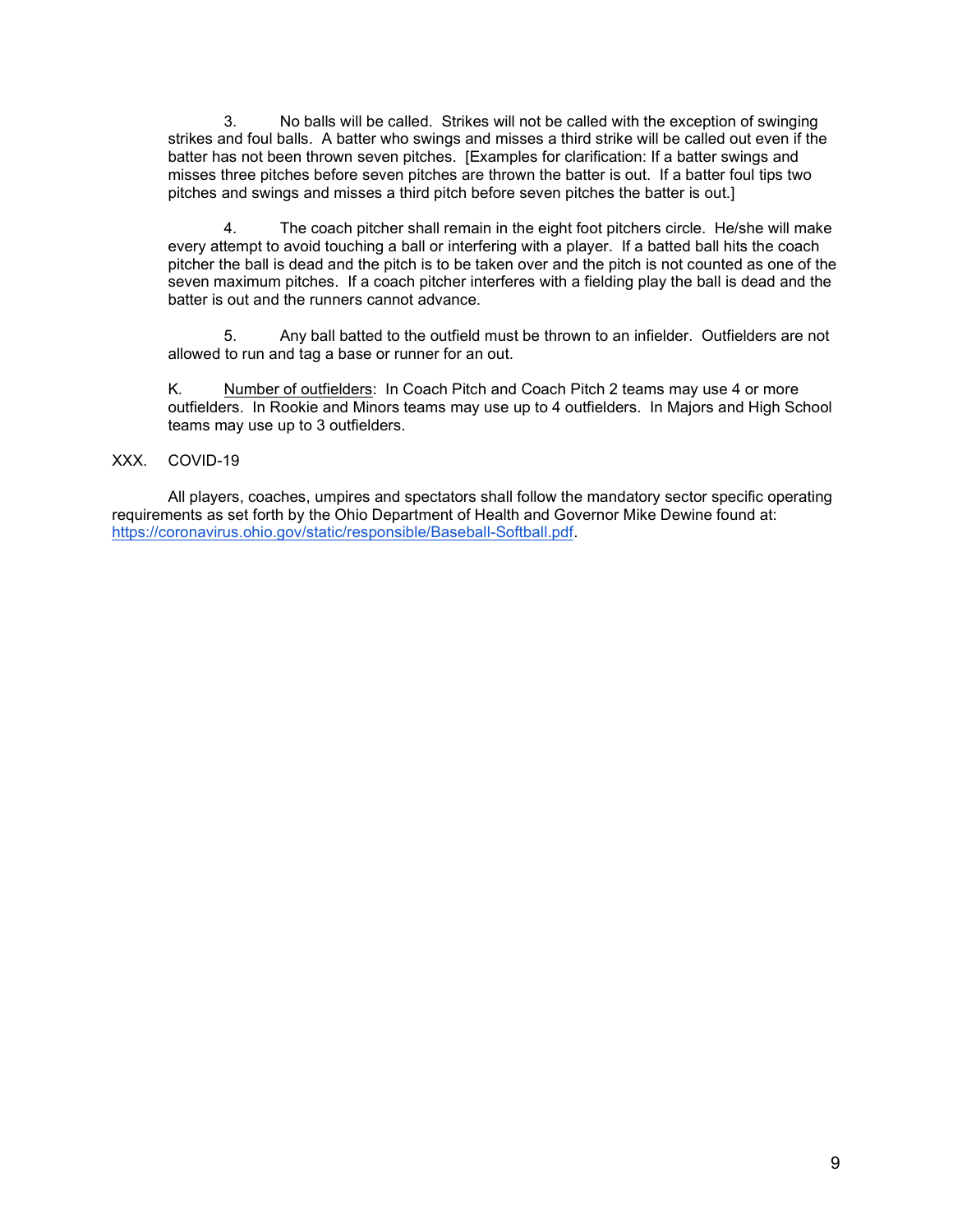## SDBL 2021 Pitch Limits

PROCEDURE AND PENALTIES: Since the purpose of pitch limits is to protect kids and not gain a cheap win, the following procedures have been implemented. It is vital that teams follow these procedures precisely. These rules apply only to baseball teams within the SDBL.

1. Prior to the start of each game, communicate with the opposing team as to who is eligible to pitch and how much. A checks and balances process is in place by examination of a team's record on the web site, where pitching records will be reported, as well as communication with other coaches that played your opponent in the days leading up to your contest. Manager shall check the cbltoday.org website to review pitch counts before each game.

2. Each pitch thrown in the game counts as a pitch. That includes pitch outs, foul balls, (including those hit with two strikes on the batter), as well as ball four. It does not include warm-up pitches. Per the OHSAA, each and every throw made by an ambidextrous pitcher is counted regardless of which arm he/she uses. For clarification, an ambidextrous pitcher who in one inning throws 15 pitches left handed and 7 right handed is considered to have thrown 22 total pitches.

3. Pitch count totals will be compared and verified accurate after each completed inning. The home team will be responsible for keeping the official count. If a difference in the pitch count total is recognized, try to resolve the difference in a civil non-confrontational manner. If an inconsistency of pitch counting is repeated inning after inning or a person becomes confrontational, notify the home plate umpire and your age level coordinator.

4. As a pitcher approaches their maximum daily pitch count limit, ensure that the other team and the umpire are made aware of the fact and again once they reach the maximum daily limit. Coaches are encouraged to know when a pitcher is close to reaching their maximum daily pitch count limit so another pitcher can be properly warmed-up. No pitcher shall exceed the pitch limit totals with the sole exception: if a pitcher reaches his maximum daily pitch count limit while actively pitching to a batter, he may continue to pitch to that batter until any one of the following conditions occurs: (a) the batter reaches base, (b) the batter is put out, or (c) the third out is made to complete the half-inning. This exception will cause the pitcher to exceed the pitch count limit by most likely a few pitches and will most likely be the norm rather than an exception. Once the pitcher hits his pitch limit max and the exception is not applicable the pitcher is not allowed to throw another pitch.

A. At the moment the umpire is notified that a pitcher has reached/exceeded their limit, the umpire may stop the game and inform the potentially offending coach. It is only if the coach refuses to remove the pitcher (after completing the batter) that a penalty could occur. The penalty is forfeiture of the game at the instant of refusal to remove the pitcher. Note: If you fail to inform the umpire that the pitcher has reached his limit and do so after the fact, there is no penalty.

5. At the conclusion of every game, teams are to sign off on each other's pitch count form to verify accuracy. It is then the responsibility of the winning team to immediately report both the score, as well as the pitch counts for everyone that pitched in that game. Failure to post scores and pitching results by midnight two nights following the game will result in the winning team not getting credit for the win.

6. It is the responsibility of the losing team to verify the accuracy of the score and the pitch counts entered by the winning team and report any discrepancies to the age level coordinator.

7. If a coach is found to have exceeded a pitcher's limit through late or inaccurate reporting, they will be notified that their actions have been recorded. Immediately upon the next occurrence, the coach will receive a one game suspension. A second occurrence will endure a three game suspension. Any further occurrences will result in that coach being suspended from the league and may not coach in this league